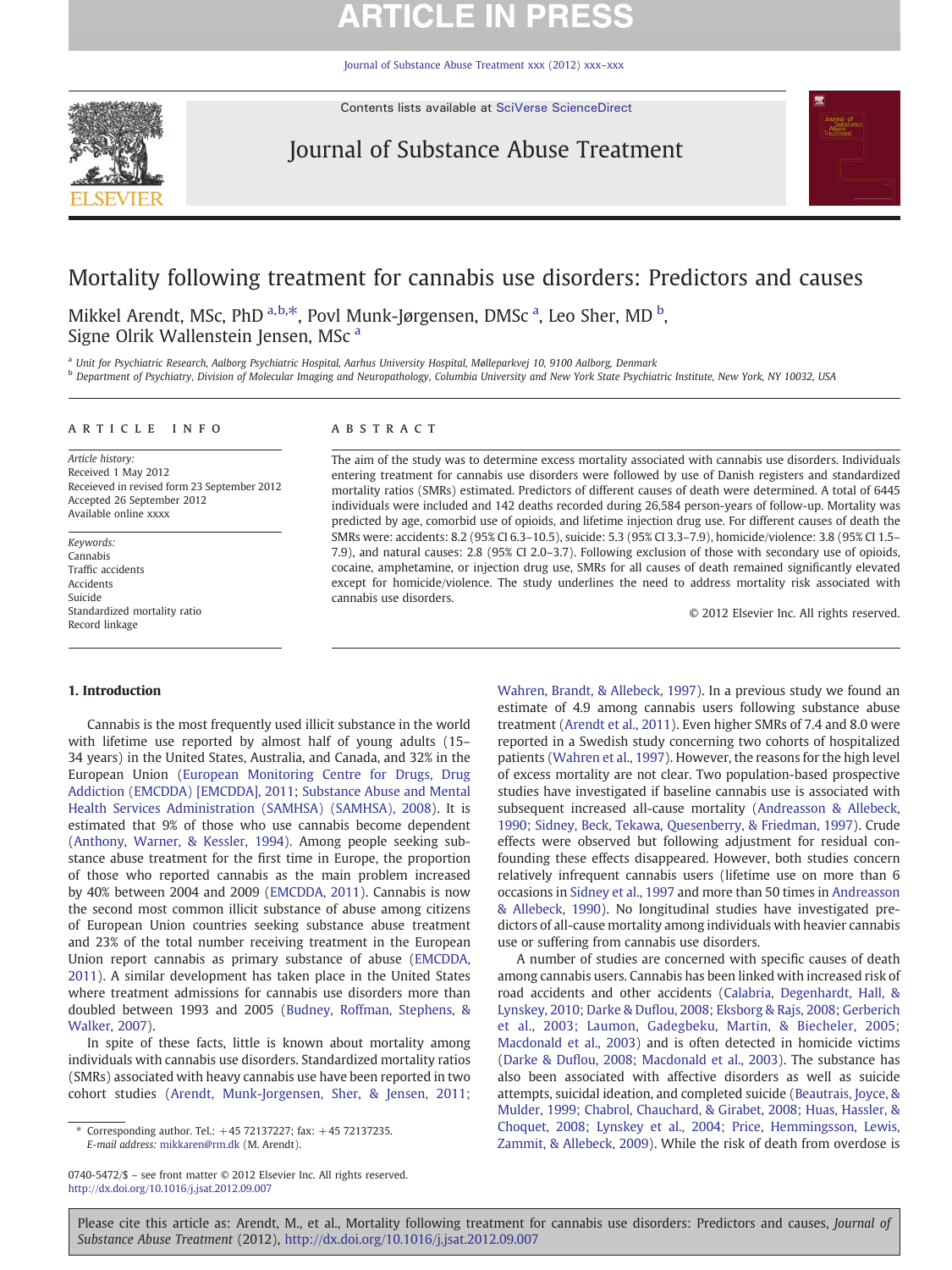generally considered very low [\(Kalant, 2004](#page-5-0)), studies have also suggested that cannabis could lead to cardiovascular fatality [\(Bachs &](#page-5-0) [Morland, 2001](#page-5-0)) or non-cardiovascular mortality following myocardial infarction ([Mukamal, Maclure, Muller, & Mittleman, 2008\)](#page-5-0). Finally, some studies have looked into the risk of cancer, but results have been inconclusive ([Calabria et al., 2010; Chen et al., 2008; Hall, Christie, &](#page-5-0) [Currow, 2005; Hashibe et al., 2005; Mehra, Moore, Crothers, Tetrault,](#page-5-0) [& Fiellin, 2006\)](#page-5-0). However, the literature that exists on specific causes of death among cannabis users is predominantly cross-sectional and knowledge is particularly sparse in relation to heavy cannabis use/ individuals with cannabis use disorders.

We performed a longitudinal follow-up study including all individuals in treatment for cannabis use disorders in Denmark from 1996 onwards by using nationwide registers for substance use disorders, psychiatric disorders, and causes of death. The following research questions were addressed:

1. Which factors are associated with increased hazards of mortality? 2. What are the SMRs for specific causes of death?

### 2. Material and methods

### 2.1. Study population

The sample consists of 6445 persons who received treatment for cannabis use disorders in all specialized institutions for substance use disorders in Denmark between January 1 1996 and December 31 2006.

### 2.2. Information from registers

The Danish Substance Abuse Treatment Register [\(Danish Health](#page-5-0) [and Medicines Authority, 2006](#page-5-0)) was used to identify persons in treatment for cannabis use disorders. Further information on vital status, causes of death and psychiatric treatment was retrieved for all of those who had received such treatment. The linkage was based on the Civil Registration System number for each of the cannabis users. Standardized mortality ratios were established by comparing with mortality statistics from the general Danish population.

The Danish Substance Abuse Treatment Register was established in 1996 and it contains information on all individuals receiving treatment for substance use disorders in publicly funded institutions. There are only few privately operated substance abuse treatment institutions in Denmark except for alcohol use disorders. Since the present study is concerned with cannabis use disorders, this means that practically all treatment is covered. The register contains demographic as well as substance related information. The substance users are registered with one primary substance of abuse while it is possible to have numerous secondary drugs of abuse. Unfortunately, alcohol misuse is not included among the secondary drugs of abuse. It is possible to be registered with 'no main substance' in case of simultaneous use of several substances making it impossible to determine a primary substance. Regrettably, all substance use is only registered for the month before treatment entry. The variable 'injection drug use' is available for lifetime before treatment. Those who reported cannabis as primary substance of abuse were selected for the present study. Finally, the register specifies whether treatment was successfully completed or terminated for other reasons. The term 'cannabis use disorder' is used even though it could not be determined that the participants fulfilled formal diagnostic criteria. However, it is assumed that they suffered from such disorders since they received treatment in order to cease the use of cannabis.

The Danish Register of Causes of Death was used to identify deaths following substance abuse treatment. The register contains information on dates and causes of deaths for all Danish citizens ([Helweg-](#page-5-0)[Larsen, 2011\)](#page-5-0). For each registration, it distinguishes between overall cause of death and specific causes of death. Overall cause of death is recorded in five categories: natural cause, accident, suicide, homicide/ violence, and other. Accident, suicide and homicide/violence are considered unnatural causes, while the 'other' category is used in cases where it cannot be determined whether the death was natural or unnatural [\(Danish Health and Medicines Authority, 2008a\)](#page-5-0). Aside from this there are ICD-10 codes for further specification of the clinical cause of events leading to death. This article only contains data on the overall cause of death and not the specific ICD-10 codes. Registrations ended on December 31, 2006 ([Danish Health and Medicines](#page-5-0) [Authority, 2008b](#page-5-0)). The Danish Civil Registration system was used to identify subjects who died after this date, but causes of death are not available for these individuals.

The Danish Civil Registration System ([Pedersen, Gøtzsche, Møller,](#page-5-0) [& Mortensen, 2006\)](#page-5-0), established in 1968, includes all persons alive and residing in Denmark. Among other variables, it contains information on Civil Registration System number and continuously updated information on vital status. Each Danish citizen is ascribed a unique Civil Registration System number and this is used as a personal identifier in all national registers, thus enabling accurate linkage between the registers used in the study.

The Danish Psychiatric Case Register, established in 1967, ([Munk-](#page-5-0)[Jorgensen & Mortensen, 1997](#page-5-0)) was used to investigate the potential role of comorbid psychiatric disorders in relation to mortality. Those who had received treatment for any psychiatric disorder, excluding substance use disorders, were compared to those who had not. For further description of the register see [Arendt, Rosenberg, Foldager,](#page-5-0) [Perto, and Munk-Jorgensen \(2007\).](#page-5-0)

Mortality rates from the general Danish population were retrieved from a public register run by Statistics Denmark [\(Statistics](#page-6-0) [Denmark, 2009\)](#page-6-0).

The study was approved by the Danish Data Protection Agency.

### 2.3. Data analysis

Standardized mortality ratios (SMR) were calculated by dividing observed rates of different causes of death with expected rates in age and gender stratified individuals from the background population. Data on the background population were available for 1-year age strata, for different causes of mortality, and for males and females separately.

A number of sociodemographic and substance related variables were assessed at baseline. Hazard ratios (HR) of all-cause mortality during follow-up were determined for each variable separately by use of Cox proportional hazards regression analyses. Variables significantly associated with all-cause mortality in univariate analyses were entered into a multivariate Cox proportional hazards regression model and adjusted estimates reported. Variables predicting each of the different causes of death were similarly determined by use of Cox proportional hazards analyses. All variables were entered with backward selection and adjusted hazard ratios for variables significantly associated with each outcome are reported.

In all analyses, time at risk was calculated from the first day of the first registered treatment episode and until either death, emigration, or December 31, 2006. For all SMRs and hazard ratios, 95% confidence intervals (CI) were calculated. Stata statistical software was used for all analyses [\(Stata Corp, 2007](#page-5-0)).

### 3. Results

### 3.1. Sample characteristics

The study population of 6445 individuals in treatment for cannabis use disorders were followed for 4.1 years on average (median  $= 3.4$ ; 25 percentile  $= 1.7$ ; 75 percentile  $= 6.1$  years). At the time of first treatment contact the mean age was 26 years (median  $= 24$ ; 25 percentile  $= 20$ ; 75 percentile  $= 30$  years). As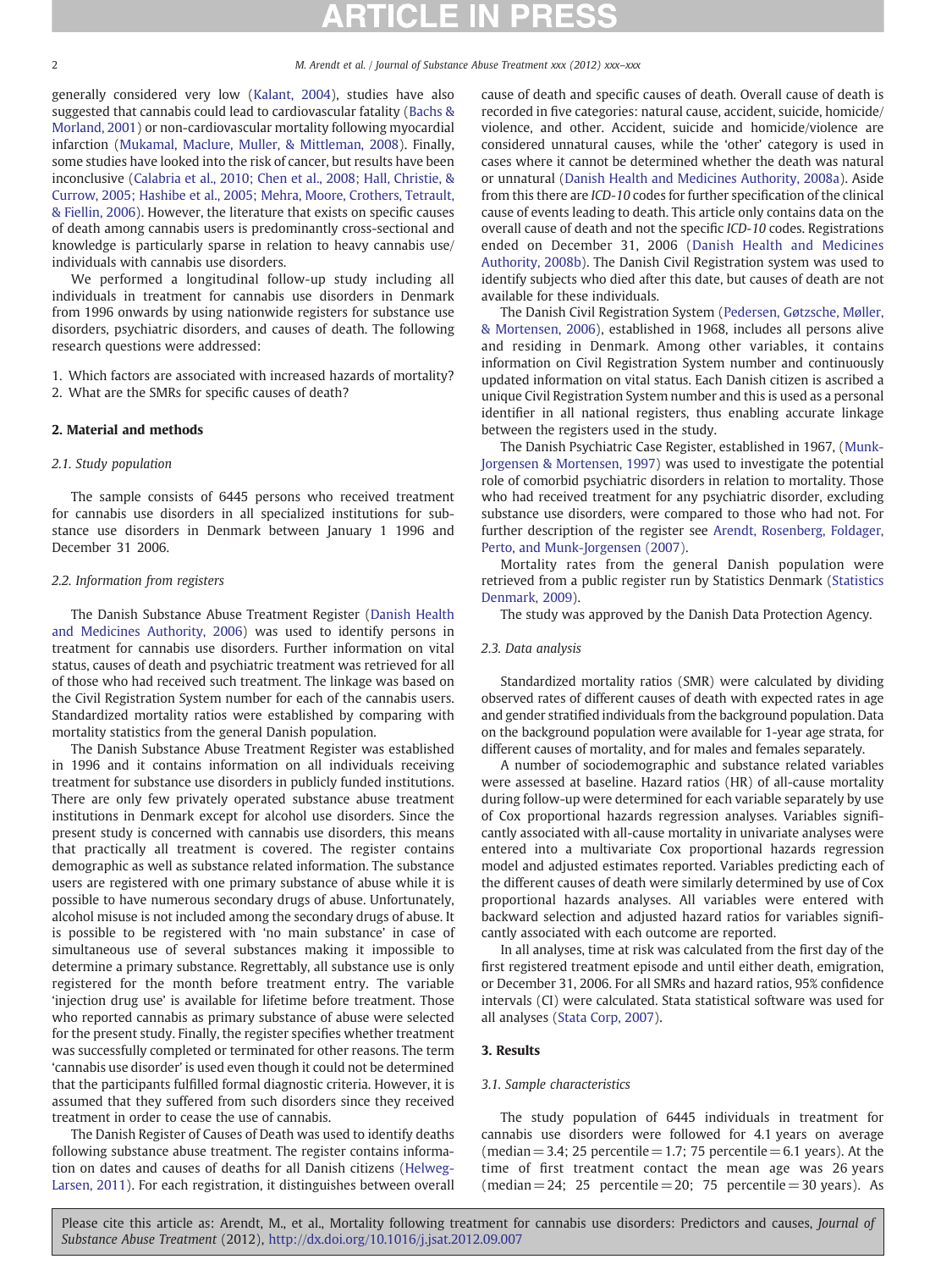evident from Table 1, the sample predominantly consisted of males, born in Denmark, with a low level of education, without children, and living alone. Many users reentered treatment over the follow-up period and the mean number of treatment courses after index was 1.4 (standard deviation: 2.9).

Table 2 includes information related to substance use and treatment. Cocaine or amphetamine had been used by 26%, and opioids by 6%, in the month before entering treatment. Twenty-four percent reported any lifetime injection drug use. Most received outpatient treatment (90%) for their cannabis use disorder and 15% had received treatment for a psychiatric disorder either before or after receiving substance abuse treatment.

### 3.2. Predictors of all-cause mortality

One hundred forty-two deaths were recorded over 26,584 personyears of observation. It was determined whether specific sociodemographic factors, as well as variables related to substance use and treatment, assessed at baseline, were associated with all-cause mortality during follow-up. Univariate analyses showed that age, comorbid use of opioids, and lifetime injection drug use were associated with higher hazards of all-cause mortality (see Tables 1 and 2). No differences were observed for gender, immigrant status, level of education, having children, partner status, age at first cannabis use, cocaine/amphetamine use, inpatient/outpatient treatment, successful completion of treatment, or history of psychiatric treatment.

Next, significant variables from the univariate analyses were included in a multivariate analysis, and adjusted hazard ratios estimated. The strongest effect on all-cause mortality was observed for opioid use in the month prior to treatment start (adjusted hazard ratio: 2.34, 95% CI 1.51–3.64,  $p<0.001$ ). Lifetime injection drug use (adjusted hazard ratio: 1.45, 95% CI 1.02–2.07,  $p<0.01$ ) and higher age (adjusted hazard ratio: 1.05, 95% CI 1.03-1.07,  $p$ <.001) were also significantly associated with all-cause mortality.

### 3.3. Causes of death

Excess mortality for different causes of death was estimated by comparing cannabis users with individuals from the general population of same age and gender. These standardized mortality ratios are included in [Table 3](#page-3-0) along with crude death rates. The most common reason for death within the sample was accidents. Compared with age

### Table 1

|  |  |  |  |  | Hazards for all-cause mortality in 6445 individuals treated for cannabis use disorders. |  |  |  |  |
|--|--|--|--|--|-----------------------------------------------------------------------------------------|--|--|--|--|
|--|--|--|--|--|-----------------------------------------------------------------------------------------|--|--|--|--|

| Characteristic            | $%$ of<br>sample | No. of<br>deaths | Person-<br>vears | Mortality rate<br>deaths/1000<br>person-years<br>[95% CI] | Unadjusted<br>hazard ratio<br>[95% CI] |
|---------------------------|------------------|------------------|------------------|-----------------------------------------------------------|----------------------------------------|
| Age                       |                  |                  |                  |                                                           | 1.06 [1.04-1.08]                       |
| Gender                    |                  |                  |                  |                                                           |                                        |
| Female                    | 20               | 21               | 5269             | $4.0$ [2.6-6.1]                                           | 1                                      |
| Male                      | 80               | 121              | 21,315           | $5.7$ [4.8-6.8]                                           | 1.43 [0.90-2.27]                       |
| Immigrant status          |                  |                  |                  |                                                           |                                        |
| Non-immigrant             | 96               | 117              | 22,631           | $5.2$ [4.3-6.2]                                           | 1                                      |
| Immigrant                 | 4                | 4                | 821              | $4.9$ [1.8-13.0]                                          | $0.91$ [0.34-2.46]                     |
| Education                 |                  |                  |                  |                                                           |                                        |
| Medium/long<br>education  | 3                | 3                | 571              | $5.3$ [1.7-16.3]                                          | $\mathbf{1}$                           |
| Short education           | 25               | 32               | 5827             | $5.5$ [3.9-7.8]                                           | 1.06 [0.33-3.48]                       |
| Elementary<br>school only | 73               | 82               | 17,616           | $4.7$ [3.8-5.8]                                           | $0.89$ [0.28-2.81]                     |
| Children                  |                  |                  |                  |                                                           |                                        |
| Yes                       | 13               | 21               | 3682             | $5.7$ [3.7-8.8]                                           | 1                                      |
| No                        | 87               | 113              | 21,864           | $5.2$ [4.3-6.2]                                           | $0.93$ [0.58-1.47]                     |
| Living with partner       |                  |                  |                  |                                                           |                                        |
| Yes                       | 20               | 22               | 5453             | $4.0$ [2.7-6.1]                                           | 1                                      |
| No                        | 80               | 112              | 20,074           | $5.6$ [4.6-6.7]                                           | 1.38 [0.88-2.18]                       |

### Table 2

Substance use and treatment related variables associated with mortality in 6445 individuals treated for cannabis use disorders.

| Characteristic                       | %              | No. of<br>deaths | Person-<br>vears | Mortality rate<br>deaths/1000<br>person-years<br>[95% CI] | Unadjusted<br>hazard ratio<br>[95% CI] |  |  |  |
|--------------------------------------|----------------|------------------|------------------|-----------------------------------------------------------|----------------------------------------|--|--|--|
| Age at first use of cannabis         |                |                  |                  |                                                           |                                        |  |  |  |
| 16 or more                           | 35             | 41               | 8088             | $5.1$ [3.7-6.9]                                           | 1                                      |  |  |  |
| $13-15$ years                        | 52             | 52               | 11,162           | $4.7$ [3.6-6.1]                                           | $0.92$ [0.61-1.38]                     |  |  |  |
| $<$ 13 years                         | 13             | 19               | 3051             | $6.2$ [4.0-9.8]                                           | 1.23 [0.71-2.12]                       |  |  |  |
| Opioid use <sup>a</sup>              |                |                  |                  |                                                           |                                        |  |  |  |
| N <sub>0</sub>                       | 94             | 117              | 24,674           | $4.7$ [ $4.0 - 5.7$ ]                                     | 1                                      |  |  |  |
| Yes                                  | 6              | 25               | 1910             | 13.1 [8.9-19.4]                                           | 2.76 [1.79-4.26]                       |  |  |  |
| Cocaine/amphetamine use <sup>a</sup> |                |                  |                  |                                                           |                                        |  |  |  |
| N <sub>0</sub>                       | 74             | 103              | 19,790           | $5.2$ [4.3-6.3]                                           | 1                                      |  |  |  |
| Yes                                  | 26             | 39               | 6794             | $5.7$ [4.2-7.9]                                           | 1.10 [0.76-1.59]                       |  |  |  |
| Ever injected drugs                  |                |                  |                  |                                                           |                                        |  |  |  |
| N <sub>0</sub>                       | 76             | 59               | 14,005           | $4.2$ [3.3-5.4]                                           | 1                                      |  |  |  |
| Yes                                  | 24             | 48               | 6238             | $7.7$ [5.8-10.2]                                          | 1.67 [1.18-2.37]                       |  |  |  |
| Treated as inpatient                 |                |                  |                  |                                                           |                                        |  |  |  |
| N <sub>0</sub>                       | 90             | 82               | 15.651           | $5.2$ [4.2-6.5]                                           | 1                                      |  |  |  |
| Yes                                  | 10             | 16               | 2305             | $6.1$ [3.6-10.3]                                          | 1.19 [0.67-2.13]                       |  |  |  |
| Successfully completed treatment     |                |                  |                  |                                                           |                                        |  |  |  |
| Yes                                  | 35             | 19               | 4833             | $3.9$ [2.5-6.2]                                           | 1                                      |  |  |  |
| No                                   | 65             | 44               | 8916             | $4.9$ [3.7-6.6]                                           | 1.27 [0.74-2.17]                       |  |  |  |
| Psychiatric comorbidity <sup>b</sup> |                |                  |                  |                                                           |                                        |  |  |  |
| No                                   | 85             | 86               | 18,877           | $4.6$ [3.7-5.6]                                           | 1                                      |  |  |  |
| Yes-prior to                         | 11             | 10               | 2410             | $4.1$ [2.2-7.7]                                           | $0.66$ [0.34-1.29]                     |  |  |  |
| treatment                            |                |                  |                  |                                                           |                                        |  |  |  |
| Yes-following                        | $\overline{4}$ | 7                | 1649             | $4.2$ [2.0-8.9]                                           | $0.96$ [0.44-2.08]                     |  |  |  |
| treatment                            |                |                  |                  |                                                           |                                        |  |  |  |

<sup>a</sup> In the month before treatment entry.

<sup>b</sup> Excluding treatment for substance use disorders in a psychiatric setting.

and gender stratified rates from the general population this was also the specific cause of death with highest excess mortality (SMR: 8.2, 95% CI: 6.3–10.5). Suicide occurred approximately five times more frequently compared with the background population, while homicide occurred approximately four times as often. Death from natural causes, including all diseases, was three times more common.

All baseline variables (age, gender, immigrant status, education, children, living with partner, age at first cannabis use, opioid use in the month prior to treatment start, cocaine/amphetamine use in the month prior to treatment start, lifetime IV use, treated as inpatient, successfully completed treatment, and psychiatric comorbidity) were entered backwards into Cox proportional hazard models as predictors of each of the specific causes of death included in [Table 3](#page-3-0) (accidents, suicide, homicide/violence, and natural causes). These four analyses revealed that death from accidents was predicted by opioid use (adjusted hazard ratio: 4.0, 95% CI 2.2-7.5,  $p<0.01$ ), homicide/ violence was predicted by opioid use (adjusted hazard ratio: 24.6, 95% CI 4.5-134.6,  $p<0.001$ ), death from natural causes was predicted by higher age (adjusted hazard ratio 1.13, 95% CI 1.10-1.17,  $p<0.001$ ), while suicide was not predicted by any of the variables. All other variables were not associated with any of the specific causes of death.

Because of the clear association between co-morbid substance use and mortality, SMRs for each specific cause of death were calculated for individuals who reported no use of opioids or stimulants in the month before entering treatment and no lifetime injection drug use (see [Table 3](#page-3-0)). The SMR for homicide/violence was no longer significantly elevated and the estimate for accidents lower, while the remaining estimates were largely unaffected.

### 3.4. Time of death in relation to treatment

Standardized mortality ratios for specific time intervals following the beginning and end of treatment were calculated. [Table 4](#page-3-0) shows that the SMRs were particularly high in the 2 weeks following treatment start. Four deaths were recorded within this time-frame.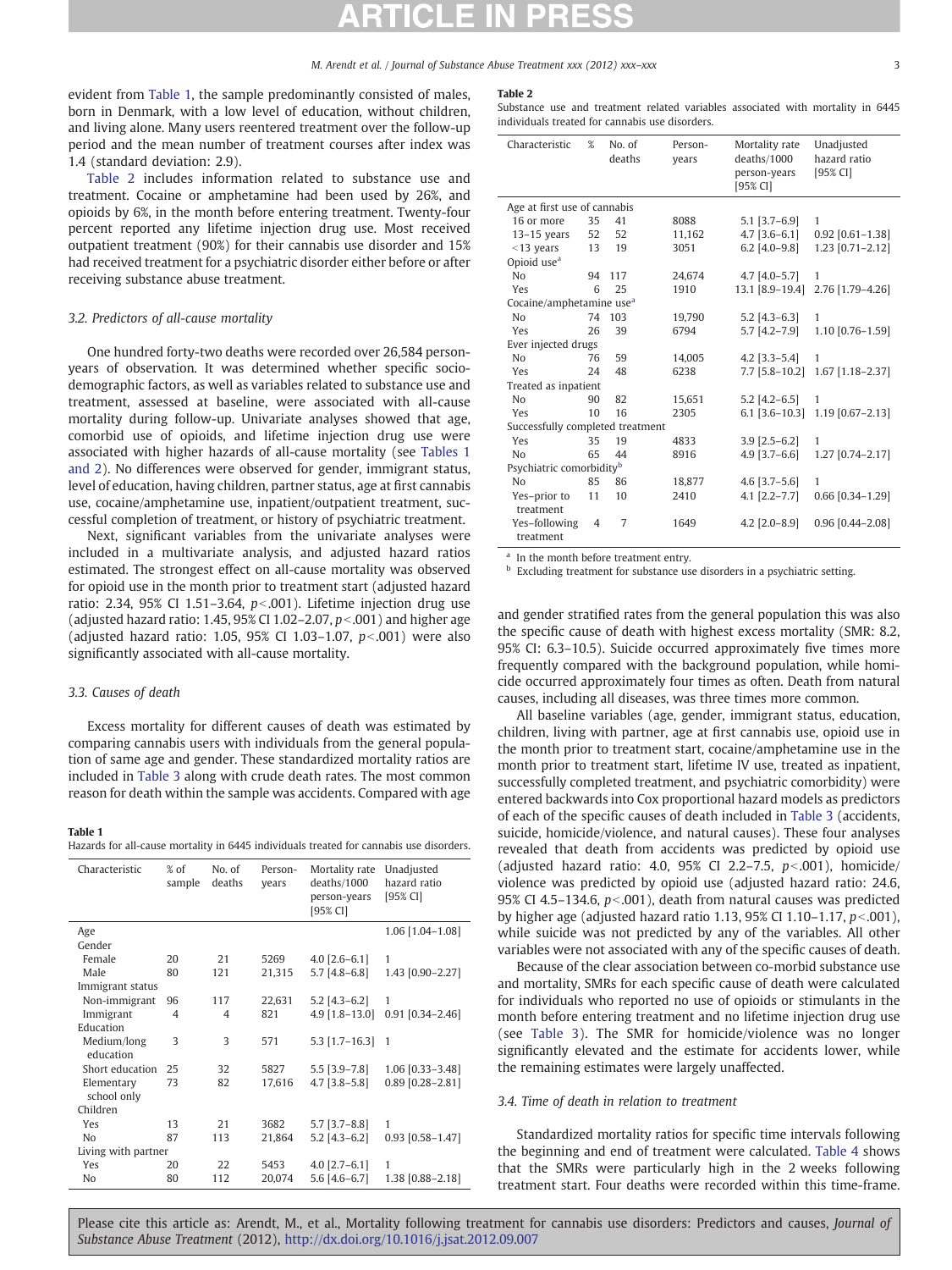<span id="page-3-0"></span>Table 3

Standardized mortality ratios<sup>a</sup> (SMR) for different causes of death following start of treatment for cannabis use disorders.

|                                                                                                       | Accident         | Suicide         | Homicide/violence | Natural causes <sup>b</sup> | Other/unknown       | Total           |
|-------------------------------------------------------------------------------------------------------|------------------|-----------------|-------------------|-----------------------------|---------------------|-----------------|
| Number of deaths                                                                                      | 60               | 21              |                   | 41                          | 14                  | 142             |
| Crude rates deaths per 1000 person-years<br>[95% CI]                                                  | $2.3$ [1.7-2.9]  | $0.8$ [0.5-1.2] | $0.2$ [0.1-0.5]   | $1.5$ [1.1-2.1]             | $0.5$ $[0.5 - 1.2]$ | $5.3$ [4.5-6.3] |
| SMR [95% CI]                                                                                          | $8.2$ [6.3-10.5] | $5.3$ [3.3-7.9] | $3.8$ [1.5-7.9]   | $2.8$ [ $2.0 - 3.7$ ]       | 12.0 [6.5-20.4]     | $4.9$ [4.2-5.8] |
| SMR excluding users of opioids, cocaine,<br>amphetamine, or injection drug use<br>[95% CI] $^{\rm c}$ | $5.2$ [3.2-8.0]  | $4.8$ [2.4-8.9] | $1.4$ [0.1-7.1]   | $3.0$ [1.8-4.7]             | 4.4 [0.7-14.5]      | $3.9$ [2.9-5.1] |

Standardized with respect to age and gender.

Covers all diseases.

<sup>c</sup> Opioid, cocaine, and amphetamine use is reported for the month before treatment entry. Injection drug use is reported for lifetime before treatment entry.

Two of the diseased reported lifetime injection drug use and the other two secondary use of amphetamine or cocaine. Following treatment entry, the SMRs were lowest in the time intervals from 2 weeks until the end of the first year. SMRs were not clearly lower in the time period immediately after the end of treatment neither for the entire population nor for the group of users who were terminated following successful treatment.

### 4. Discussion

This is the first longitudinal study to follow a large nationwide cohort of persons treated for cannabis use disorders in order to establish causes of subsequent death. In this section we will summarize the main findings and discuss them in relation to the existing literature.

### 4.1. Predictors of all-cause mortality

High age, opioid use, and lifetime IV use were predictors of allcause mortality during follow-up. The fact that opioid use in the month prior to treatment predicted the hazard of mortality is consistent with the significantly higher mortality rates observed among primary users of opioids [\(Hulse, English, Milne, & Holman,](#page-5-0) [1999\)](#page-5-0). However, secondary use of opioids was reported by only 6% in our sample, and even after exclusion of these individuals there was a high level of excess mortality. Whether opioid use developed during follow-up was not assessed, but we have previously reported that 10.4% in treatment for cannabis use disorders received treatment for opioid use disorders at a later point in time ([Arendt et al., 2007\)](#page-5-0). All in all, it thus seems reasonable to conclude that comorbid opioid use explained some, but not all, of the excess mortality.

Two cohort studies have reported on the association between cannabis use and all-cause mortality. Both found that cannabis use as well as a number of other baseline variables were highly associated with subsequent death. [Andreasson and Allebeck \(1990\)](#page-5-0) performed a study on Swedish conscripts and found that lifetime cannabis use over 50 times was associated with a relative risk of 2.8. However, following adjustment for social background variables the association disappeared. [Sidney et al. \(1997\)](#page-5-0) studied a large cohort enrolled in a medical care program. Lifetime marijuana use on more than six occasions as well as current use were associated with increased AIDS mortality in men, but not with other causes of death. Based on these findings, it is surprising that other variables were not associated with all-cause mortality.

### 4.2. Overall mortality

Those in treatment for cannabis use disorders were five times more likely to die during follow-up compared with individuals from the general population of same age and gender. [Wahren et al. \(1997\)](#page-6-0) have previously reported SMRs of 8.0 and 7.4, in two cohorts followed from 1971 to 1972 and from 1981 to 1982, among cannabis users who had been hospitalized for either somatic or psychiatric problems. They did not report on predictors of death or causes of death specifically for cannabis users. The lower estimate in the current study could be explained by the fact that many received outpatient treatment.

### 4.3. Accidents

We found that accidental death was the most common specific cause of death in absolute numbers and the sample was over eight times more likely to die from this cause compared with age and gender matched individuals from the general population. No other cohort study has explored the significance of cannabis use disorders at baseline for later mortality due to accidents. However, an association between cannabis use and injuries, and especially traffic accidents, has previously been reported [\(Kalant, 2004; Macdonald et al., 2003;](#page-5-0) [Ramaekers, Berghaus, Van, & Drummer, 2004; Sewell, Poling, &](#page-5-0) [Sofuoglu, 2009\)](#page-5-0). The majority of the existing studies concern drivers involved in crashes who were subsequently tested for the presence of cannabis [\(Biecheler, Peytavin, Facy, & Martineau, 2008; Brodie,](#page-5-0) [Lyndal, & Elias, 2009; Drummer et al., 2003; Eksborg & Rajs, 2008;](#page-5-0) [Laumon et al., 2005; Mura et al., 2006](#page-5-0)).

Two retrospective cohort studies have examined associations between baseline cannabis use and subsequent involvement in accidents. [Fergusson and Horwood \(2001\)](#page-5-0) and [Fergusson, Horwood,](#page-5-0) [and Boden \(2008\)](#page-5-0) reported data from two separate time points in a follow-up study from New Zealand. In both studies there were links between cannabis use and the risk of being involved in an accident. However, following adjustment for confounders, including use of

### Table 4

Standardized mortality ratios  $(SMR)^a$  associated with treatment start and ending.

|                                                                                                                                   | $\leq$ 2 weeks<br><b>SMR [95%CI]</b> | >2 weeks<br>$\leq$ 1 month<br><b>SMR [95%CI]</b> | $>1$ month<br>$\leq$ 3 months<br><b>SMR [95%CI]</b> | $>3$ months<br>$\leq$ 1 year<br><b>SMR [95%CI]</b>     | $>1$ vear                                                      | Full follow-up<br><b>SMR [95%CI]</b>                  |
|-----------------------------------------------------------------------------------------------------------------------------------|--------------------------------------|--------------------------------------------------|-----------------------------------------------------|--------------------------------------------------------|----------------------------------------------------------------|-------------------------------------------------------|
| Deaths following treatment start<br>Deaths following end of treatment<br>Death following successful end of treatment <sup>b</sup> | 17.3 [5.5-42.0]                      | $3.5$ [0.2-17.0]<br>11.4 [0.6-56.1]              | $3.3$ [1.2-7.4]<br>$4.7$ [1.5-11.2]<br>0            | $2.5$ [1.5-4.0]<br>$2.9$ [1.5-5.2]<br>$3.8$ [0.2-18.5] | $4.9$ [ $4.1 - 5.9$ ]<br>$4.3$ [3.2-5.7]<br>$3.8$ [2.1. - 6.5] | $4.9$ [4.2-5.8]<br>$5.8$ [4.4-7.4]<br>$4.4$ [2.5-7.3] |

<sup>a</sup> Standardized with respect to age and gender.

**b** Estimates for the 35% of the population who successfully completing treatment.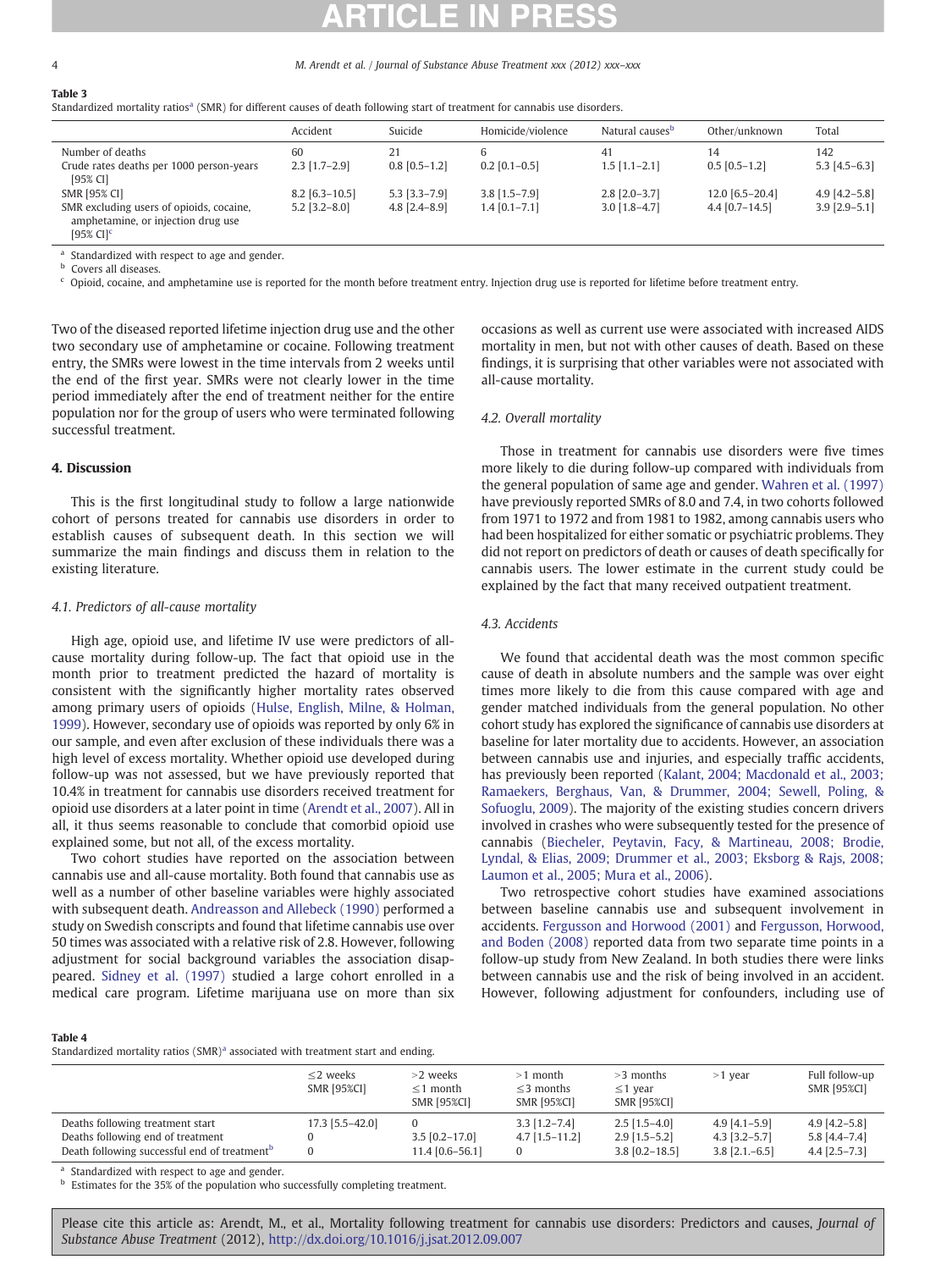alcohol and risk taking behavior, the associations were no longer significant in either study. [Gerberich et al. \(2003\)](#page-5-0) found that men who were current users of cannabis at baseline were more likely to experience any injury requiring hospitalization, and specifically motor vehicle accidents, assaults, and self-inflicted injury during follow-up. Women who were current users a baseline had higher rates of all-cause injury and self-inflicted injury. However, the studies are all concerned relatively infrequent cannabis users rather than individuals with cannabis disorders as in the current study.

### 4.4. Suicide

Suicide occurred five times as frequently during follow-up in our sample compared with individuals from the general population. A longitudinal study by [Price et al. \(2009\)](#page-5-0) also found an association between baseline cannabis use and completed suicide at a later point in time, but the association disappeared following adjustment for residual confounding. At least three cohort studies have investigated cannabis use as a predictor of suicidal ideation or suicide attempts [\(Fergusson, Horwood, & Swain-Campbell, 2002; Pedersen, 2008;](#page-5-0) [Wilcox & Anthony, 2004\)](#page-5-0). All studies have found that cannabis use predict the outcomes, but only for specific age or gender-related subgroups. A number of cross-sectional or retrospective studies have found an association between cannabis use and suicidal ideation, suicide attempts, or completed suicide [\(Beautrais et al., 1999; Chabrol](#page-5-0) [et al., 2008; Huas et al., 2008; Kung, Pearson, & Liu, 2003; Lynskey](#page-5-0) [et al., 2004](#page-5-0)). This association could be dose-related, with higher risks among heavier users ([Fergusson et al., 2002; Huas et al., 2008;](#page-5-0) [Pedersen, 2008](#page-5-0)). However, associations have often been markedly lower, or even non-significant, following adjustment for residual confounding. The fact that results from other studies are often based on infrequent cannabis users, cross-sectional designs or short follow up intervals complicates a comparison with the results of the current study.

### 4.5. Homicide/violence

The SMR for homicide or violent death was approximately four. We located no cohort studies describing this outcome among individuals with cannabis use disorders. However, post mortem studies show that cannabis is frequently detected in murder victims ([Darke &](#page-5-0) Dufl[ou, 2008; Eksborg & Rajs, 2008; Galea, Ahern, Tardiff, Leon, &](#page-5-0) [Vlahov, 2002; Macdonald et al., 2003](#page-5-0)). Comorbid opioid use was found to be a strong predictor of homicide/violence and no excess mortality for this cause was observed among cannabis users without secondary opioid or stimulant use. This indicates that the excess of homicides could result from the lifestyle associated with use of opioids.

### 4.6. Natural cause

Natural cause, including all diseases, was the second most common cause of death. Compared with persons of same age and gender those with cannabis use disorders were three times as likely to die during follow-up from diseases. A potential association between cannabis use and cancer has been investigated in a number of studies ([Hall et al., 2005; Hashibe et al., 2005; Mehra et al., 2006](#page-5-0)). The existing reviews all conclude that the evidence is conflicting, but that there is reason to suspect that cannabis can cause some cancer forms. Caution is warranted, however, since most studies suffer from severe limitations, such as small sample sizes, retrospective designs, and particularly the problem of ruling out the consequences of tobacco smoking ([Chen et al., 2008](#page-5-0)). There are some studies on cardiovascular fatality related to cannabis use [\(Bachs & Morland,](#page-5-0) [2001; Sidney, 2002; Westover, McBride, & Haley, 2007\)](#page-5-0). Results indicate that cannabis could cause death from this cause among

individuals with existing vulnerability [\(Mukamal et al., 2008](#page-5-0)) but more evidence is needed before firm conclusions can be drawn. Unfortunately, in the current study it was not possible to provide estimates of SMRs for specific diseases. Also, it was not feasible to adjust for the effects of use of other substances such as tobacco or alcohol, or factors associated with an unhealthy lifestyle (e.g. malnutrition, lack of exercise). Therefore, it is likely that some of the excess mortality can be explained by causes aside from cannabis use.

### 4.7. Protective effects of treatment

Four deaths were recorded during the first 2 weeks of treatment, but in all cases this could be explained by use of stimulants or injection drug use. The lowest SMRs were found between 2 weeks and the first year after treatment start indicating that being in treatment could be protective. In contrast, a protective effect following the end of treatment could not be demonstrated. There are no publications on mortality among people in treatment for cannabis use disorders with which results can be compared.

### 4.8. Strengths and limitations

The study has several strengths compared to the existing scientific literature on cannabis and mortality. First, the number of individuals with cannabis use disorders was large. Second, the sample was followed over time and number of person-years substantial. Third, a number of specific reasons for death were assessed, including some for which no previous cohort studies have been published. Fourth, mortality rates were compared with individuals from the general population of same age and gender. Finally, only individuals with cannabis use disorders were included. The few other existing cohort studies concern relatively infrequent users of cannabis for whom potential damaging effects are therefore less likely to be detected.

Limitations include the following. The sample consisted of individuals in treatment for cannabis use disorders. Rates could therefore be inflated due to the presence of clinical problems. Conversely, successful treatment could deflate estimates. This means that results cannot be uncritically generalized outside substance abuse treatment settings. However, this is a common problem in research on mortality associated with all types of substance use disorders. The vast majority of studies are thus concerned with treatment seekers (e.g. [Degenhardt, Hall, & Warner-Smith, 2006; Wilcox, Conner, &](#page-5-0) [Caine, 2004\)](#page-5-0).

Another limitation is the lack of control for some potentially important confounders in the evaluations of causes of death. A related issue is that proportional hazards analyses were all performed within a group of individuals with cannabis use disorders. As a whole, this group differs in several important ways from the general population. For example, the demographic data show that the level of education was low and that many lived of subsidies from the state. To establish whether cannabis cause the high level of mortality it is preferable to compare with non-users, for example by studying a cohort including both individuals with and without cannabis use disorders. On the other hand, aside from age, none of the sociodemographic variables were associated with increased mortality among individuals in the current study. Bearing this limitation in mind, it can be firmly concluded that individuals in treatment for cannabis use disorders have a high level of excess mortality, overall as well as for accidents, suicides, and natural causes, but also that the reasons for these associations should be further explored in future studies.

The use of registers is associated with several limitations. Unfortunately the substance abuse treatment register only contains information on comorbid substance use during the month prior to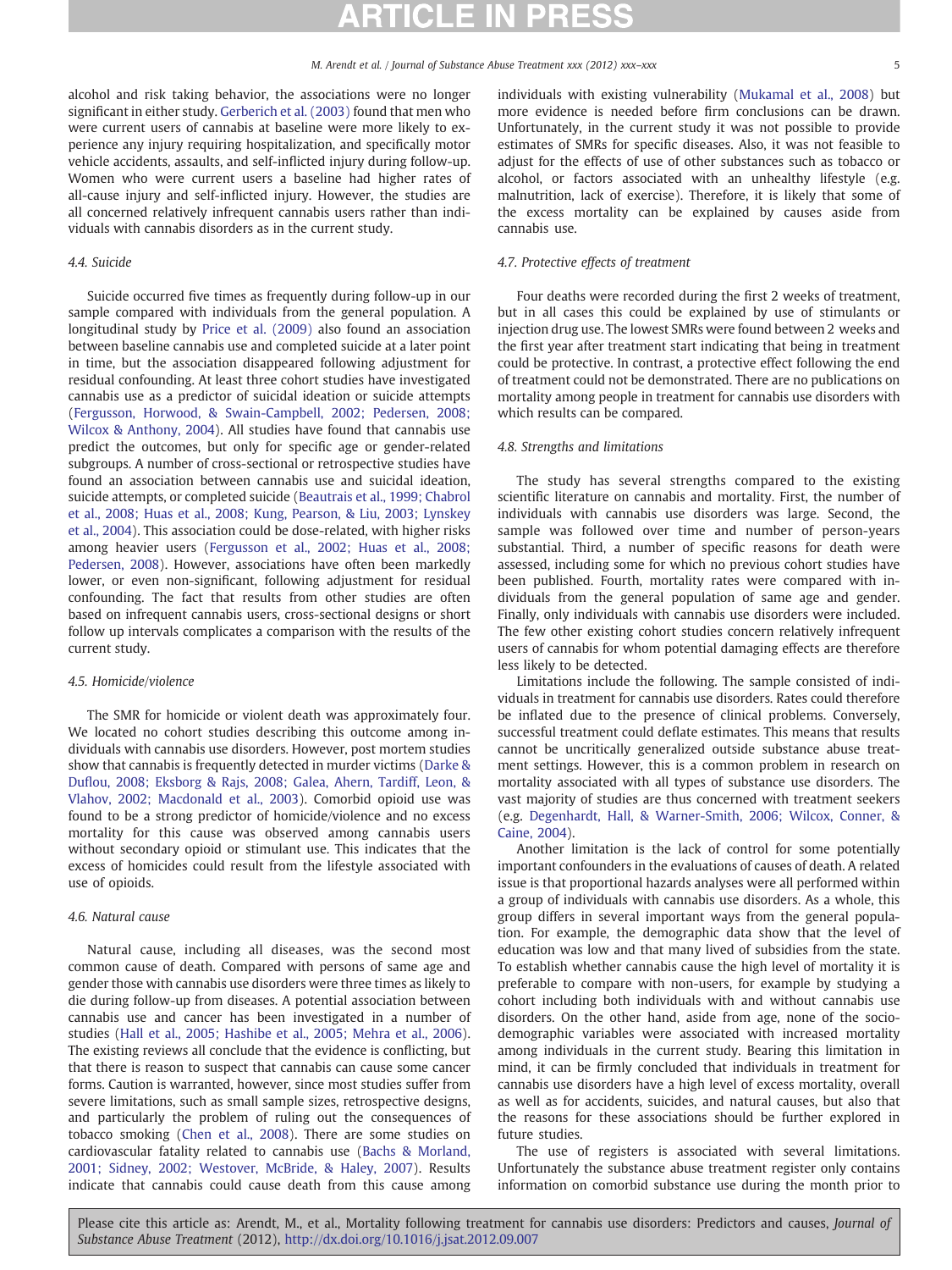<span id="page-5-0"></span>

treatment entry. Opioid or stimulant use at an earlier point could thus be present. On the other hand, there is information on lifetime injection drug use and many of those who use opioids or stimulants administer the substances in this way. Use of register data means that it was not feasible to determine whether diagnostic criteria for cannabis use disorders or secondary substance use problems were met. Also, the type of treatment is not registered. Although information on the outcome of treatment was available, the data could not be used to establish whether relapse or development of new substance use disorders, not leading to treatment, took place during follow-up. Cohort studies have shown that cannabis use is a strong predictor of development of other substance use disorders (Fergusson et al., 2002; Wittchen et al., 2007), and it is possible that this explains some of the excess mortality. For further information about changes in primary substances of abuse following treatment for cannabis disorders please see Arendt et al. (2007).

### Acknowledgments

Some of the results have been presented orally and as a poster at the Annual Meeting of The European Psychiatric Association, Prague, 2012.

### References

- Andreasson, S., & Allebeck, P. (1990). Cannabis and mortality among young men: A longitudinal study of Swedish conscripts. Scandinavian Journal of Social Medicine, 18, 9–15.
- Anthony, J. C., Warner, L. A., & Kessler, R. C. (1994). Comparative epidemiology of dependence on tobacco, alcohol, controlled substances and inhalants: Basic findings from the National Comorbidity Survey. Experimental and Clinical Psychopharmacology, 2, 244–268.
- Arendt, M., Munk-Jorgensen, P., Sher, L., & Jensen, S. O. (2011). Mortality among individuals with cannabis, cocaine, amphetamine, MDMA, and opioid use disorders: A nationwide follow-up study of Danish substance users in treatment. Drug and Alcohol Dependence, 114, 134–139.
- Arendt, M., Rosenberg, R., Foldager, L., Perto, G., & Munk-Jorgensen, P. (2007). Psychopathology among cannabis-dependent treatment seekers and association with later substance abuse treatment. Journal of Substance Abuse Treatment, 32, 113–119.
- Bachs, L., & Morland, H. (2001). Acute cardiovascular fatalities following cannabis use. Forensic Science International, 124, 200–203.
- Beautrais, A. L., Joyce, P. R., & Mulder, R. T. (1999). Cannabis abuse and serious suicide attempts. Addiction, 94, 1155–1164.
- Biecheler, M. B., Peytavin, J. F., Facy, F., & Martineau, H. (2008). SAM survey on "drugs and fatal accidents": Search of substances consumed and comparison between drivers involved under the influence of alcohol or cannabis. Traffic Injury Prevention, 9, 11–21.
- Brodie, L., Lyndal, B., & Elias, I. J. (2009). Heavy vehicle driver fatalities: Learning's from fatal road crash investigations in Victoria. Accident Analysis and Prevention, 41, 557–564.
- Budney, A. J., Roffman, R., Stephens, R. S., & Walker, D. (2007). Marijuana dependence and its treatment. Addiction Science & Clinical Practice, 4, 4–16.
- Calabria, B., Degenhardt, L., Hall, W., & Lynskey, M. (2010). Does cannabis use increase the risk of death? Systematic review of epidemiological evidence on adverse effects of cannabis use. Drug and Alcohol Review, 29, 318–330.
- Chabrol, H., Chauchard, E., & Girabet, J. (2008). Cannabis use and suicidal behaviours in high-school students. Addictive Behaviors, 33, 152–155.
- Chen, A. L., Chen, T. J., Braverman, E. R., Acuri, V., Kemer, M., Varshavskiy, M., et al. (2008). Hypothesizing that marijuana smokers are at a significantly lower risk of carcinogenicity relative to tobacco-non-marijuana smokers: Evidenced based on statistical reevaluation of current literature. Journal of Psychoactive Drugs, 40, 263–272.
- Danish Health and Medicines Authority (2006). Variables in the Danish Substance Abuse Treatment Register. Copenhagen: Danish Health and Medicines Authority.
- Danish Health and Medicines Authority (2008a). Principles and guidance for registration of causes of death and other clinical data in the death certificate. [Principper og vejledning i registrering af dødsårsager og andre kliniske oplysninger i dødsattesten]. Copenhagen: Danish Health and Medicines Authority.
- Danish Health and Medicines Authority. (2008b). Report No.: Nye tal fra Sundhedsstyrelse 10 [new data from the National Board of Health, Denmark 10]. Copenhagen: Danish Health and Medicines Authority.
- Darke, S., & Duflou, J. (2008). Toxicology and circumstances of death of homicide victims in New South Wales, Australia 1996–2005. Journal of Forensic Science, 53, 447–451.
- Degenhardt, L., Hall, W., & Warner-Smith, M. (2006). Using cohort studies to estimate mortality among injecting drug users that is not attributable to AIDS. Sexually Transmitted Infections, 82, iii56–iii63.
- Drummer, O. H., Gerostamoulos, J., Batziris, H., Chu, M., Caplehorn, J. R., Robertson, M. D., et al. (2003). The incidence of drugs in drivers killed in Australian road traffic crashes. Forensic Science International, 134, 154–162.
- Eksborg, S., & Rajs, J. (2008). Causes and manners of death among users of heroin, methadone, amphetamine, and cannabis in relation to postmortem chemical tests for illegal drugs. Substance Use & Misuse, 43, 1326-1339.
- European Monitoring Centre for Drugs, Drug Addiction (EMCDDA) (2011). The state of the drugs problem in Europe—Annual report. .
- Fergusson, D. M., & Horwood, L. J. (2001). Cannabis use and traffic accidents in a birth cohort of young adults. Accident Analysis and Prevention, 33, 703–711.
- Fergusson, D. M., Horwood, L. J., & Boden, J. M. (2008). Is driving under the influence of cannabis becoming a greater risk to driver safety than drink driving? Findings from a longitudinal study. Accident Analysis and Prevention, 40, 1345–1350.
- Fergusson, D. M., Horwood, L. J., & Swain-Campbell, N. (2002). Cannabis use and psychosocial adjustment in adolescence and young adulthood. Addiction, 97, 1123–1135.
- Galea, S., Ahern, J., Tardiff, K., Leon, A., & Vlahov, D. (2002). Drugs and firearm deaths in New York City 1990–1998. Journal of Urban Health: Bulletin of the New York Academy of Medicine, 79, 70–86.
- Gerberich, S. G., Sidney, S., Braun, B. L., Tekawa, I. S., Tolan, K. K., & Quesenberry, C. P. (2003). Marijuana use and injury events resulting in hospitalization. Annals of Epidemiology, 13, 230–237.
- Hall, W., Christie, M., & Currow, D. (2005). Cannabinoids and cancer: Causation, remediation, and palliation. Lancet Oncology, 6, 35–42.
- Hashibe, M., Straif, K., Tashkin, D. P., Morgenstern, H., Greenland, S., & Zhang, Z. F. (2005). Epidemiologic review of marijuana use and cancer risk. Alcohol, 35, 265–275.
- Helweg-Larsen (2011). The Danish Register of Causes of Death. Scandinavian Journal of Public Health, 39(Suppl 7), 26–29.
- Huas, C., Hassler, C., & Choquet, M. (2008). Has occasional cannabis use among adolescents also to be considered as a risk marker? European Journal of Public Health, 18, 626–629.
- Hulse, G. K., English, D. R., Milne, E., & Holman, C. D. (1999). The quantification of mortality resulting from the regular use of illicit opiates. Addiction, 94, 221–229.
- Kalant, H. (2004). Adverse effects of cannabis on health: An update of the literature since 1996. Progress in Neuro-Psychopharmacology & Biological Psychiatry, 28, 849–863.
- Kung, H., Pearson, J. L., & Liu, X. (2003). Risk for male and female suicide decedents ages 15–64 in the United States. Results from the 1993 National Mortality Followback Survey. Social Psychiatry and Psychiatric Epidemiology, 38, 419–426.
- Laumon, B., Gadegbeku, B., Martin, J. L., & Biecheler, M. B. (2005). Cannabis intoxication and fatal road crashes in France: Population based case-control study. British Medical Journal, 331, 1371.
- Lynskey, M. T., Glowinski, A. L., Todorov, A. A., Bucholz, K. K., Madden, P. A., Nelson, E. C., et al. (2004). Major depressive disorder, suicidal ideation, and suicide attempt in twins discordant for cannabis dependence and early-onset cannabis use. Archives of General Psychiatry, 61, 1026–1032.
- Macdonald, S., Anglin-Bodrug, K., Mann, R. E., Erickson, P., Hathaway, A., Chipman, M., et al. (2003). Injury risk associated with cannabis and cocaine use. Drug and Alcohol Dependence, 72, 99–115.
- Mehra, R., Moore, B. A., Crothers, K., Tetrault, J., & Fiellin, D. A. (2006). The association between marijuana smoking and lung cancer: A systematic review. Archives of Internal Medicine, 166, 1359–1367.
- Mukamal, K. J., Maclure, M., Muller, J. E., & Mittleman, M. A. (2008). An exploratory prospective study of marijuana use and mortality following acute myocardial infarction. American Heart Journal, 155, 465–470.
- Munk-Jorgensen, P., & Mortensen, P. B. (1997). The Danish Psychiatric Central Register. Danish Medical Bulletin, 44, 82–84.
- Mura, P., Chatelain, C., Dumestre, V., Gaulier, J. M., Ghysel, M. H., Lacroix, C., et al. (2006). Use of drugs of abuse in less than 30-year-old drivers killed in a road crash in France: A spectacular increase for cannabis, cocaine and amphetamines. Forensic Science International, 160, 168–172.
- Pedersen, W. (2008). Does cannabis use lead to depression and suicidal behaviours? A population-based longitudinal study. Acta Psychiatrica Scandinavica, 118, 395–403.
- Pedersen, C. B., Gøtzsche, H., Møller, J., & Mortensen, P. (2006). The Danish Civil Registration System. Danish Medical Bulletin, 53, 441–449.
- Price, C., Hemmingsson, T., Lewis, G., Zammit, S., & Allebeck, P. (2009). Cannabis and suicide: Longitudinal study. The British Journal of Psychiatry, 195, 492–497.
- Ramaekers, J. G., Berghaus, G., Van, L. M., & Drummer, O. H. (2004). Dose related risk of motor vehicle crashes after cannabis use. Drug and Alcohol Dependence, 73, 109–119.
- Sewell, R. A., Poling, J., & Sofuoglu, M. (2009). The effect of cannabis compared with alcohol on driving. American Journal on Addictions, 18, 185–193.
- Sidney, S. (2002). Cardiovascular consequences of marijuana use. The Journal of Clinical Pharmacology, 42, 64S–70S.
- Sidney, S., Beck, J. E., Tekawa, I. S., Quesenberry, C. P., & Friedman, G. D. (1997). Marijuana use and mortality. American Journal of Public Health, 87, 585–590.
- Stata Corp (2007). Stata Statistical Software, Release 10. College Station, TX: Stata Corp LP.